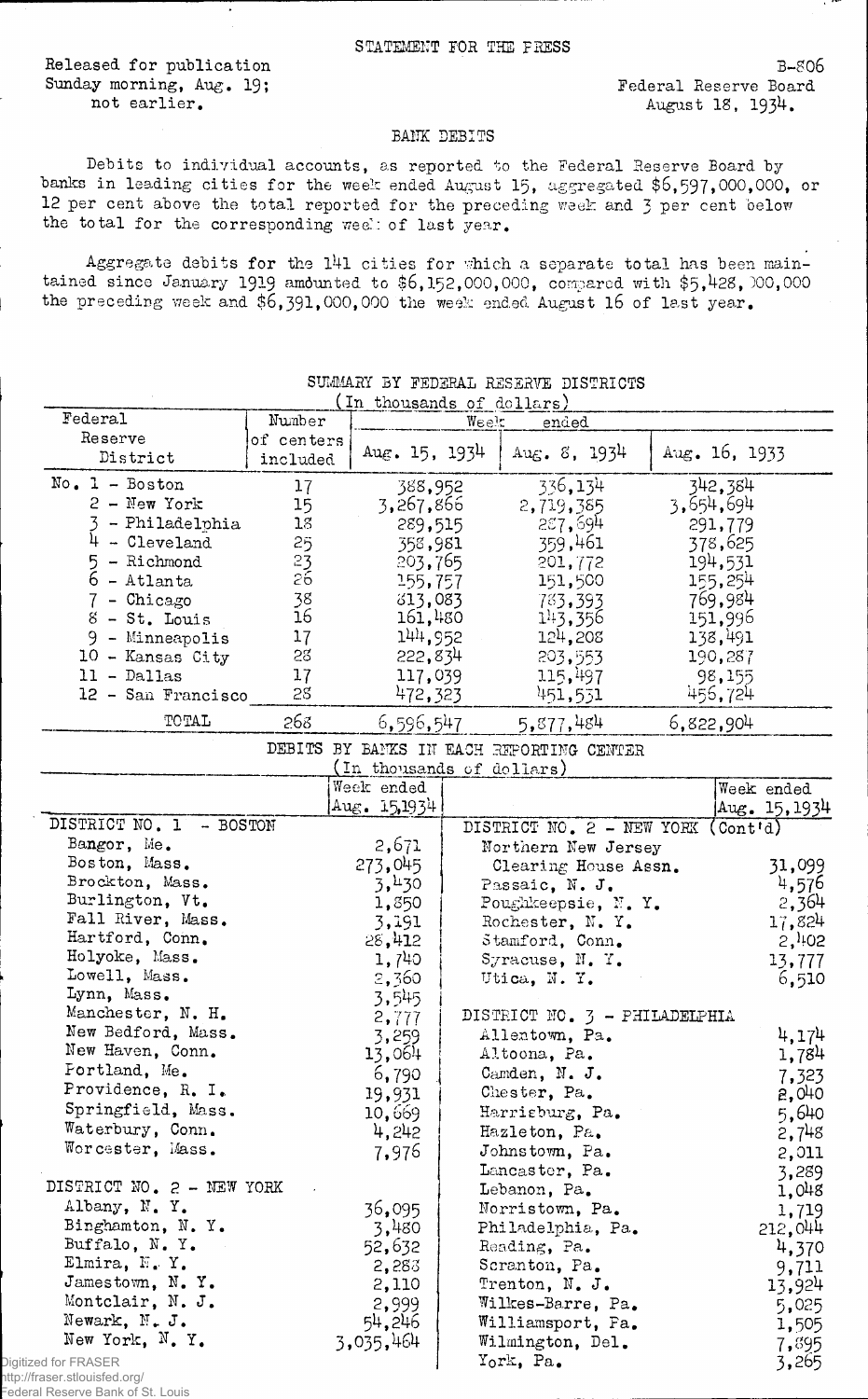DEBITS BY BANKS IN EACH REPORTING CENTER

ΞY.

 $\hat{\mathcal{A}}$ 

 $\mathcal{F}=\mathcal{F}$ 

|                            |                | (In thousands of dollars)         | $B-806a$        |
|----------------------------|----------------|-----------------------------------|-----------------|
|                            | Week ended     |                                   | Week ended      |
|                            | Aug. $15,1934$ |                                   | Aug. $15, 1934$ |
| DISTRICT NO. 4 - CLEVELAND |                | DISTRICT NO. 6 - ATLANTA (Contid) |                 |
| Akron, Ohio                | 9,993          | Elberton, Ga.                     | 154             |
| Butler, Pa.                | 1,504          | Hattiesburg, Miss.                | 752             |
| Canton, Ohio               | 5,631          | Jackson, Miss.                    | 3.636           |
| Cincinnati, Ohio           | 51,849         | Jacksonville, Fla.                | 10, 243         |
|                            | 39,361         | Knoxville, Tenn.                  | 4,092           |
| Cleveland, Ohio            | 28,486         | Macon, Ga.                        | 2,520           |
| Columbus, Ohio             | 8,879          | Meridian, Miss.                   | 1,102           |
| Dayton, Ohio               |                |                                   | 3,466           |
| Erie, Pa.                  | 4,675          | Miami, Fla.                       | 4,803           |
| Franklin, Pa.              | 462            | Mobile, Ala.                      |                 |
| Greensburg, Pa.            | 1,070          | Montgomery, Ala.                  | 3,852           |
| Hamilton, Ohio             | 1,688          | Mashville, Tenn.                  | 14,373          |
| Homestead, Pa.             | 374            | Newnan, Ga.                       | 357             |
| Lexington, Ky.             | 3,154          | New Orleans, La.                  | 35,679          |
| Lima, Ohio                 | 1,639          | Pensacola, Fla.                   | 1,414           |
| Lorain, Ohio               | 677            | Savannah, Ga.                     | 5,201           |
| Middletown, Ohio           | 1,520          | Tampa, Fla.                       | 3,768           |
| Oil City, Pa.              | 1,276          | Valdosta, Ga.                     | 1,537           |
| Pittsburgh, Pa.            | 105,400        | Vicksburg, Miss.                  | 1,112           |
| Springfield, Ohio          | 2,585          |                                   |                 |
| Steubenville, Ohio         | 1,374          | DISTRICT NO. 7 - CHICAGO          |                 |
| Toledo, Ohio               | 21,225         | Adrian, Mich.                     | 536             |
| Warren, Ohio               | 1,292          | Aurora, Ill.                      | 1,365           |
| Wheeling, W. Va.           | 5,777          | Battle Creek, Mich.               | 2,798           |
| Youngstown, Ohio           | 7,640          | Bay City, Mich.                   | 1,677           |
| Zanesville, Ohio           | 1,450          | Bloomington, Ill.                 | 1,778           |
|                            |                | Cedar Rapids, Iowa                | 4,929           |
| DISTRICT NO. 5 - RICHMOND  |                | Champaign-Urbana, Ill.            | 1,799           |
| Asheville, N. C.           | 2,127          | Chicago, Ill.                     | 511,970         |
| Baltimore, Md.7            | 58,801         | Clinton, Iowa                     | 973             |
| Charleston, S. C.          | 1,901          | Danville, Ill.                    | 1,557           |
| Charleston, W. Va.         | 9,952          | Davenport, Iowa                   | 3,714           |
| Charlotte, N. C.           | 10,127         | Decatur, Ill.                     | 2,854           |
| Columbia, S. C.            | 6,292          | Des Moines, Iowa                  | 15,025          |
|                            |                | Detroit, Mich.                    | 117,110         |
| Cumberland, Md.            | 1,373          | Dubuque, Iowa                     | 1,437           |
| Danville, Va.              | 1,033          | Flint, Mich.                      | 4,157           |
| Durham, N.C.               | 6,459          | Fort Wayne, Ind.                  | 5,187           |
| Greensboro, N.C.           | 2,417          |                                   |                 |
| Greenville, S. C.          | 2,510          | Gary, Ind.                        | 1,839           |
| Hagerstown, Md.            | 1,401          | Green Bay, Wis.                   | 2,300           |
| Huntington, W. Va.         | 2,398          | Grand Rapids, Mich.               | 7,656           |
| Lynchburg, Va.             | 2,836          | Hammond, Ind.                     | $-533$          |
| Newport News, Va.          | 1,421          | Indianapolis, Ind.                | 28,596          |
| Norfolk, Va.               | 9,287          | Jackson, Mich.                    | 1,874           |
| Portsmouth, Va.            | 702            | Kalamazoo, Mich.                  | 2,879           |
| Raleigh, N. C.             | 7,503          | Lansing, Mich.                    | 3,570           |
| Richmond, Va.              | 27,438         | Manitowoc, Wis.                   | 1,004           |
| Ranoke, Va.                | 3,738          | Mason City, Iowa                  | 1,534           |
| Washington, D. C.          | 36,731         | Milwaukee, Wis.                   | 42,596          |
| Wilmington, N. C.          | 1,654          | Moline, Ill.                      | 675             |
| Winston-Salem, N. C.       | 5,664          | Muscatine, Iowa                   | 482             |
|                            |                | $Osh$ rodh, Wis.                  | 2,249           |
| DISTRICT NO. 6 - ATLANTA   |                | Peoria, Ill.                      | 8,410           |
| Albany, Ga.                | 580            | Rockford, Ill.                    | 3,161           |
| Atlanta, Ga.               | 30,615         | Saginaw, Mich.                    | 2,730           |
| Augusta, Ga.               | 3,220          | Sheboygan, Wis.                   | 1,943           |
| Birmingham, Ala.           | 14,448         | Sioux City, Iowa                  | 7,735           |
| Brunswick, Ga.             | 395            | South Bend, Ind.                  | 4,565           |
| Chattanooga, Tenn.         | 6,101          | Springfield, Ill.                 | 4,191           |
| Columbus, Ga.              | 1,971          | Terre Haute, Ind.                 | 3,416           |
| Dothan, Ala.               | 366            | Waterloo, Iowa                    | 2,251           |
|                            |                |                                   |                 |

.<br>I

 $\mathsf{I}$